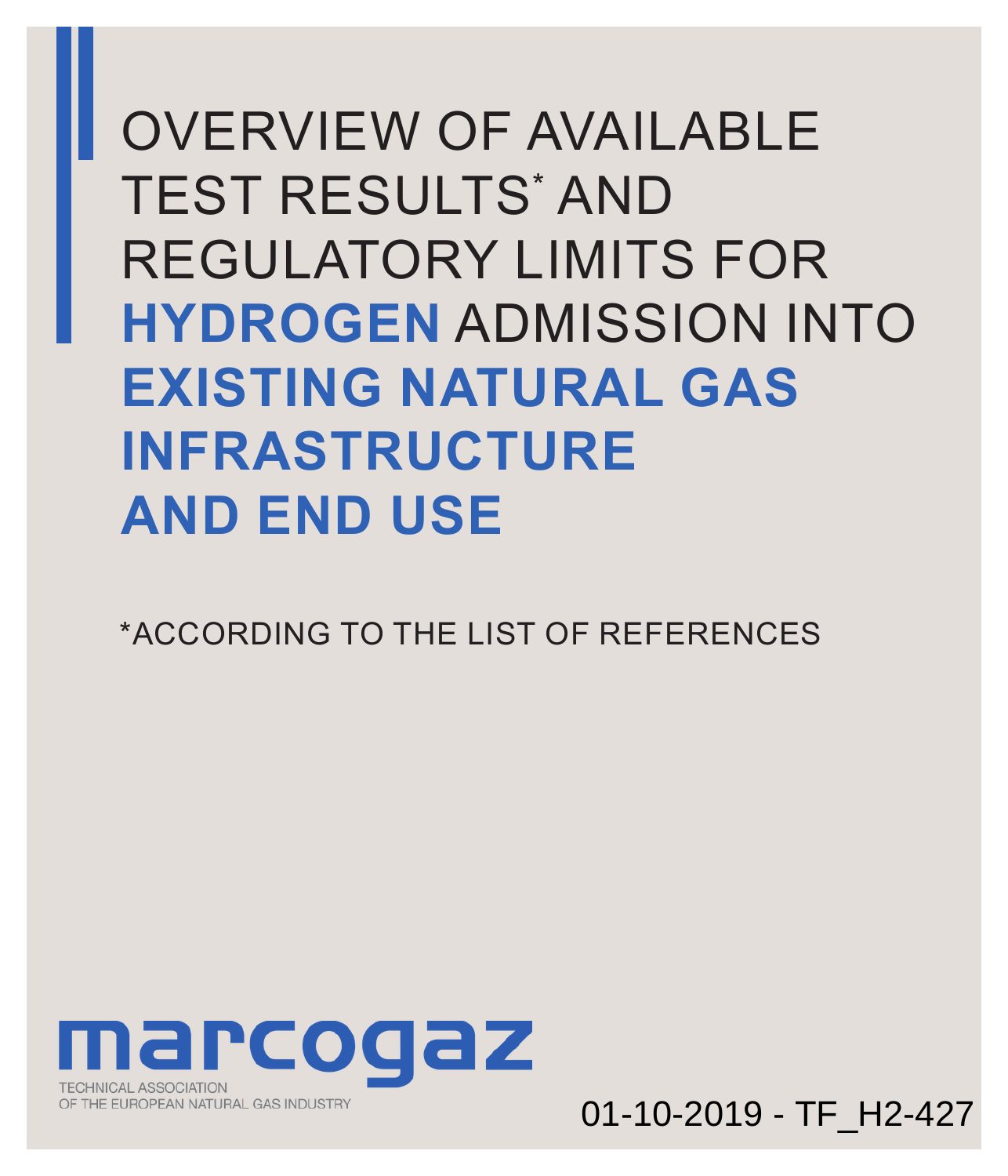NATURAL GAS INFRASTRUCTURE AND END USE



This assessment is based on information from R&D projects, codes & standards, manufacturers and MARCOGAZ members expertise.<br>The assessment applies to segments in isolation. Any decision to inject hydrogen into a gas infras

\*According to the list [of references.](#page-8-0)

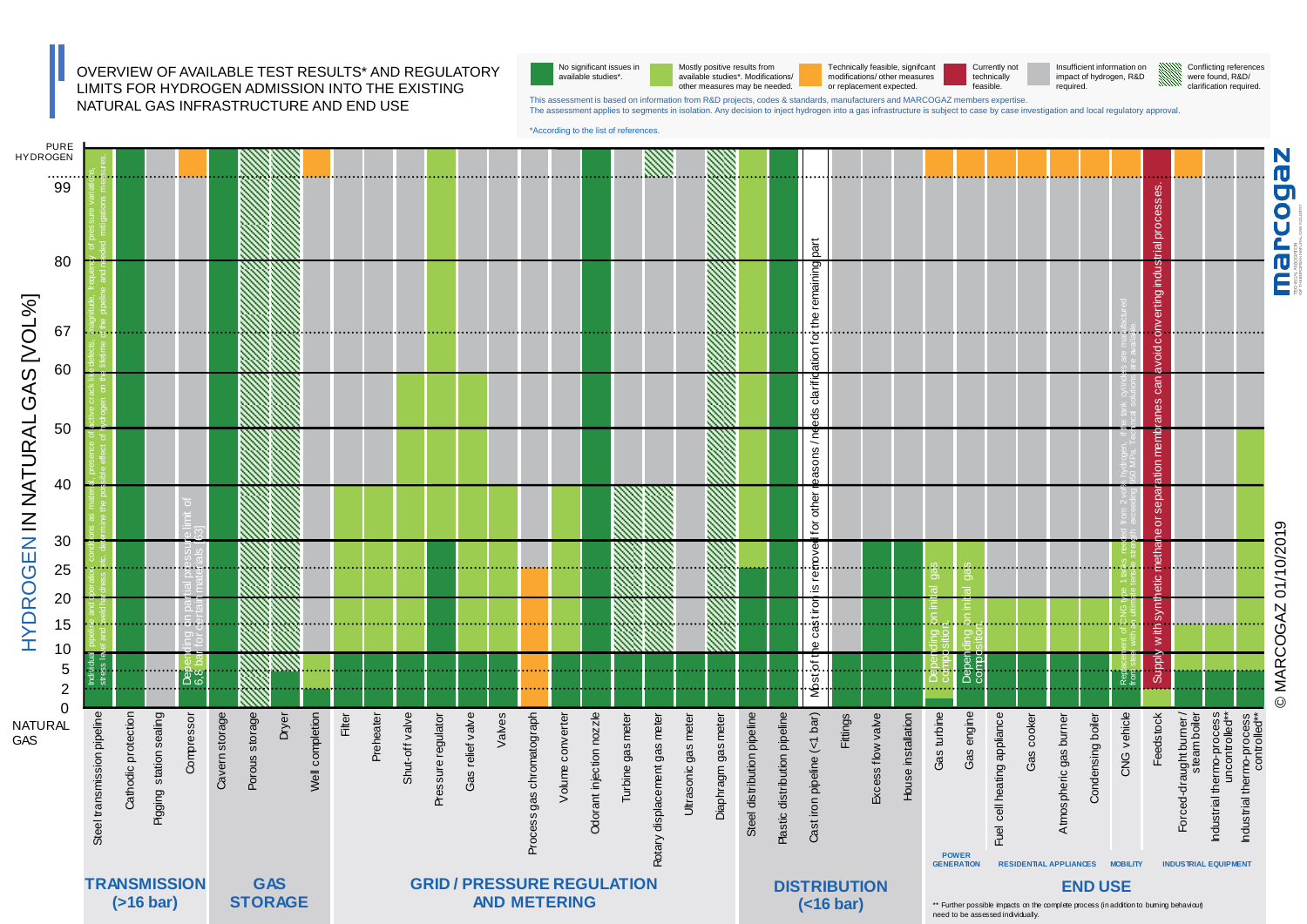# Purpose of infographic

- The properties of Hydrogen  $(H_2)$  are different to those of natural gas. Mixtures of hydrogen and natural gas  $(H_2NG)$  have different properties than the two individual gases. This raises the question of the suitability of the existing natural gas infrastructure and end uses equipment for utilizing such mixtures. ✍

This infographic aims to:

- Provide an overview of the technical readiness of the gas infrastructure and end uses equipment to handle hydrogen-natural gas mixtures at each stage of the gas chain. The infographic currently focuses on material aspects and functional principles It does not consider the effect of increasing levels of hydrogen on performance, efficiency and output.
- Identify gaps in knowledge and areas where R&D is required to remove barriers that limit hydrogen uptake in the supply chain and enabling new applications for hydrogen and  $\mathsf{H}_{_2}\mathsf{NG}.$
- Collect and assess the most up-to-date knowledge on the use of hydrogen and H2 NG based on evidence and experience from gas network & storage operators and end use experts.
- Collect and appraise the current state of knowledge of transmission, storage, distribution and use of  $\mathsf{H}_{2}\mathsf{NG}$  and hydrogen, drawing on the wide expertise and experience of network operators, storage operators and end use experts.
- Assist with the investigation into the opportunities with the existing gas infrastructure to achieve the best benefits and contribute to reaching climate goals.

3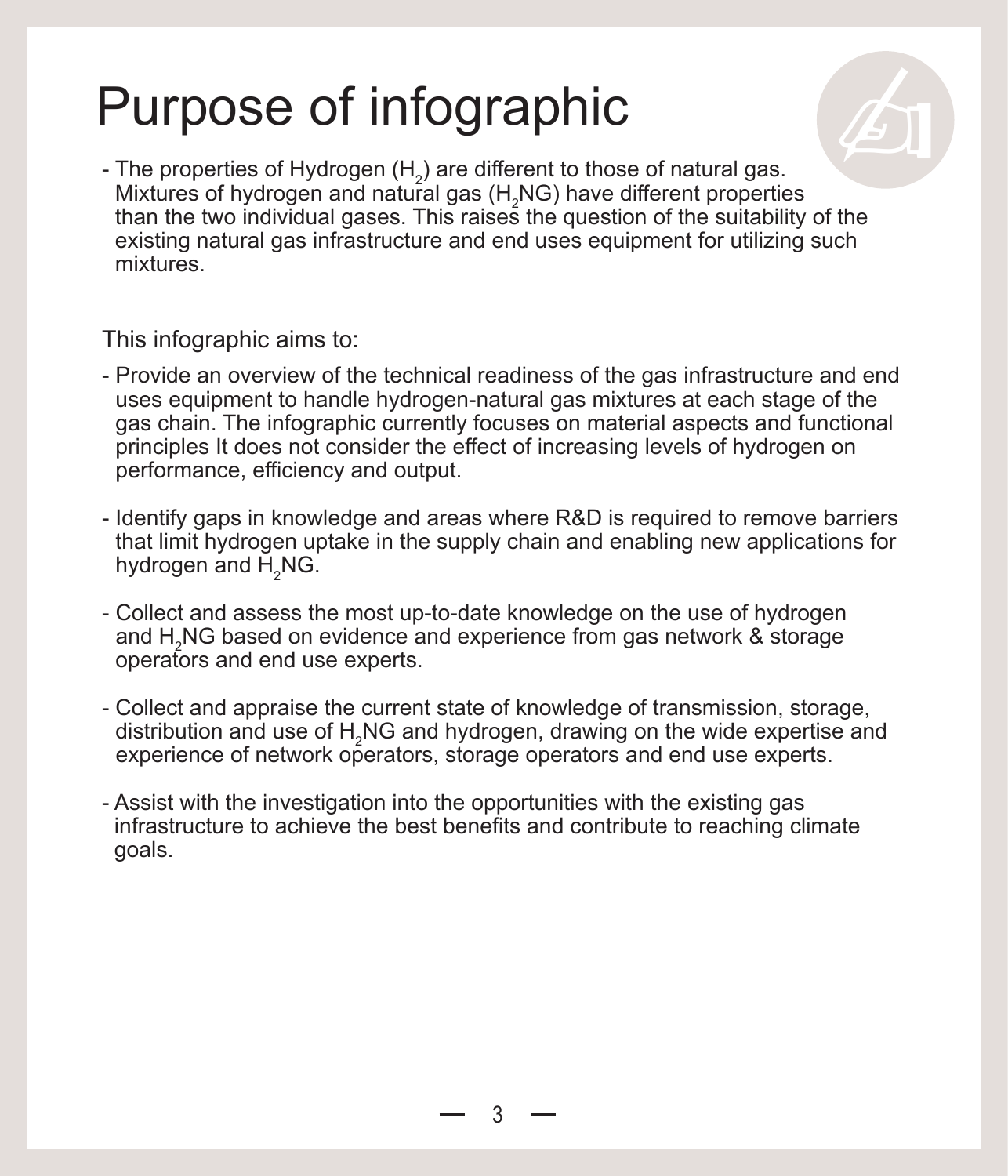# **Summary**



❕

Natural gas infrastructure and residential appliances:

- Major elements of the gas transmission, storage and distribution infrastructure and residential gas appliances are expected to be able to accept 10 vol. $-$ % H<sub>2</sub> without modification
- Some networks and residential appliances are already being operated with 20 vol.-% of hydrogen [62].
- Major elements of the infrastructure and residential appliances are expected to be able to accept 20 vol.-%  $\mathsf{H}_2$  with modification\*.
- Higher concentrations (> 20 vol.-%  $\mathsf{H}_2$ ) can be reached through R&D by further measures or replacement.

Industrial processes:

- Many industrial processes (except feedstock) are expected to be able to accept 5 vol.-%  $\mathsf{H}_{_2}$  without modification.
- Current power plant gas turbines, industries using natural gas as feedstock and also CNG steel tanks are assessed to be sensitive to even small quantities of hydrogen and need further R&D/mitigation measures when planning to convey higher hydrogen concentrations.
- Thermoprocessing equipment (such as furnaces and burners) are expected to be able to accept 15 vol.-%  $\mathsf{H}_{_2}$  with modifications\*.
- Higher concentrations (> 15 vol.-% $\mathsf{H}_2$ ) can be tolerated through R&D, further measures or replacement.
- \* According to the studies listed i[n the references.](#page-8-0)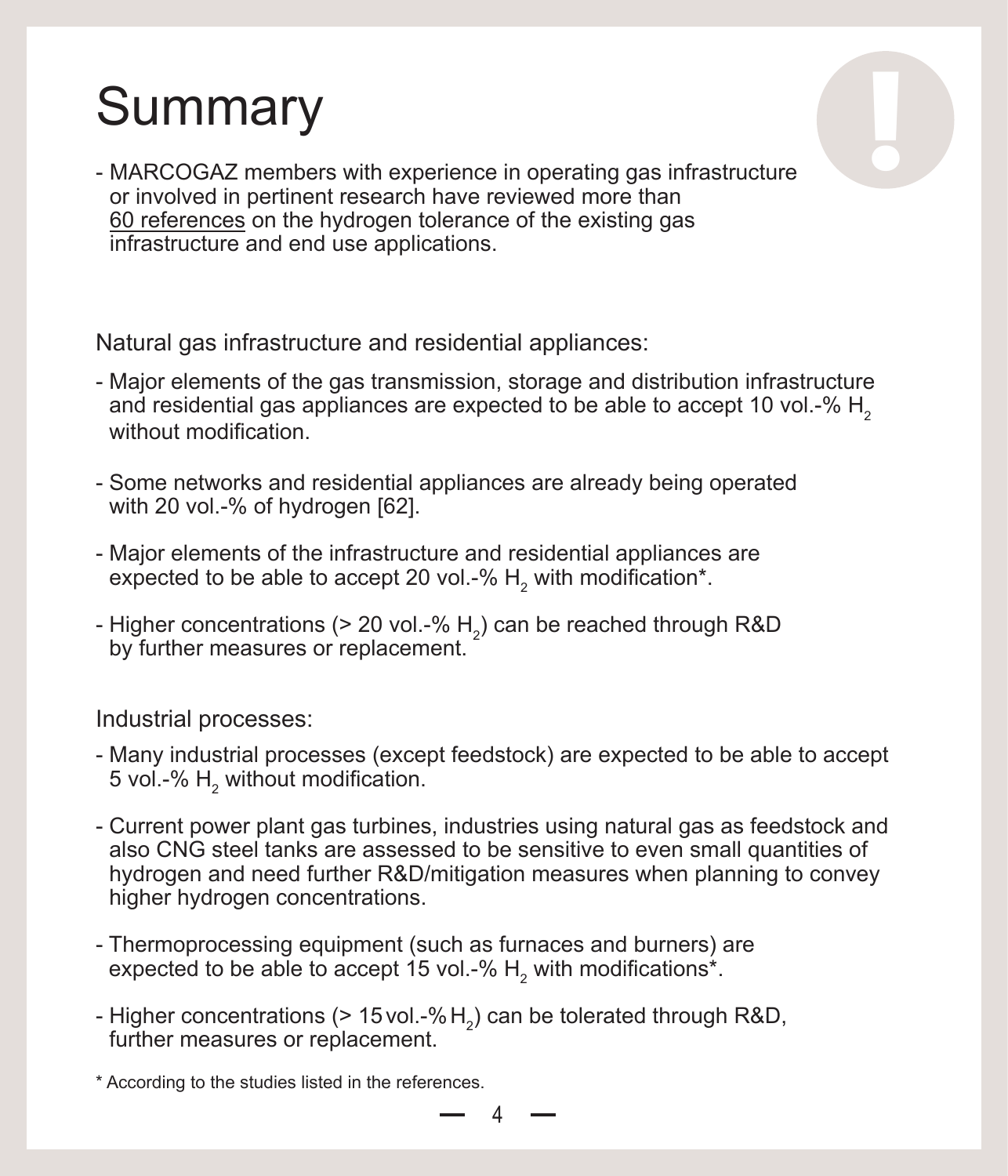## Next steps

- To enable hydrogen concentrations in the range of 5 to 10 vol.%  $H_2$ , R&D is recommended to understand the effect on underground gas storage, gas turbines, process equipment in the chemical industry using natural gas feedstock and steel tanks for CNG vehicles.
- To exceed hydrogen concentrations of 10 vol.-% $H_2$  in addition to the topics mentioned before, special R&D focus is required on gas transmission issues including pipelines and compressors. Underground gas storages (including well completion and the suitability of porous rock structures) should also be investigated. In addition, metering devices and industrial gas use need to be addressed.
- R&D for residential appliances is especially recommended for hydrogen concentrations above 20 vol.%  $\mathsf{H}_{_2}$  as well as to understand the impact of varying hydrogen concentrations in general. A few cases are expected where R&D will be recommended for hydrogen concentrations above 10 vol.%  $\mathsf{H}_{_2}$ .
- Further focus should be put on the development of retrofit solutions for existing installed appliances to allow them to handle hydrogen / natural gas mixtures.
- Mitigation technologies, such as membranes and methanation, used to reduce hydrogen concentration in gas grids exist. They are considered to be very important to protect sensitive equipment and processes and can be installed beforehand Further R&D is recommended in such cases.
- Further R&D does not mean that the equipment is not suitable for use with hydrogen / natural gas mixtures or that no modification measures are currently available. Rather, it reflects the need for innovation to develop new opportunities with the aim of obtaining the maximum benefit from the existing infrastructure.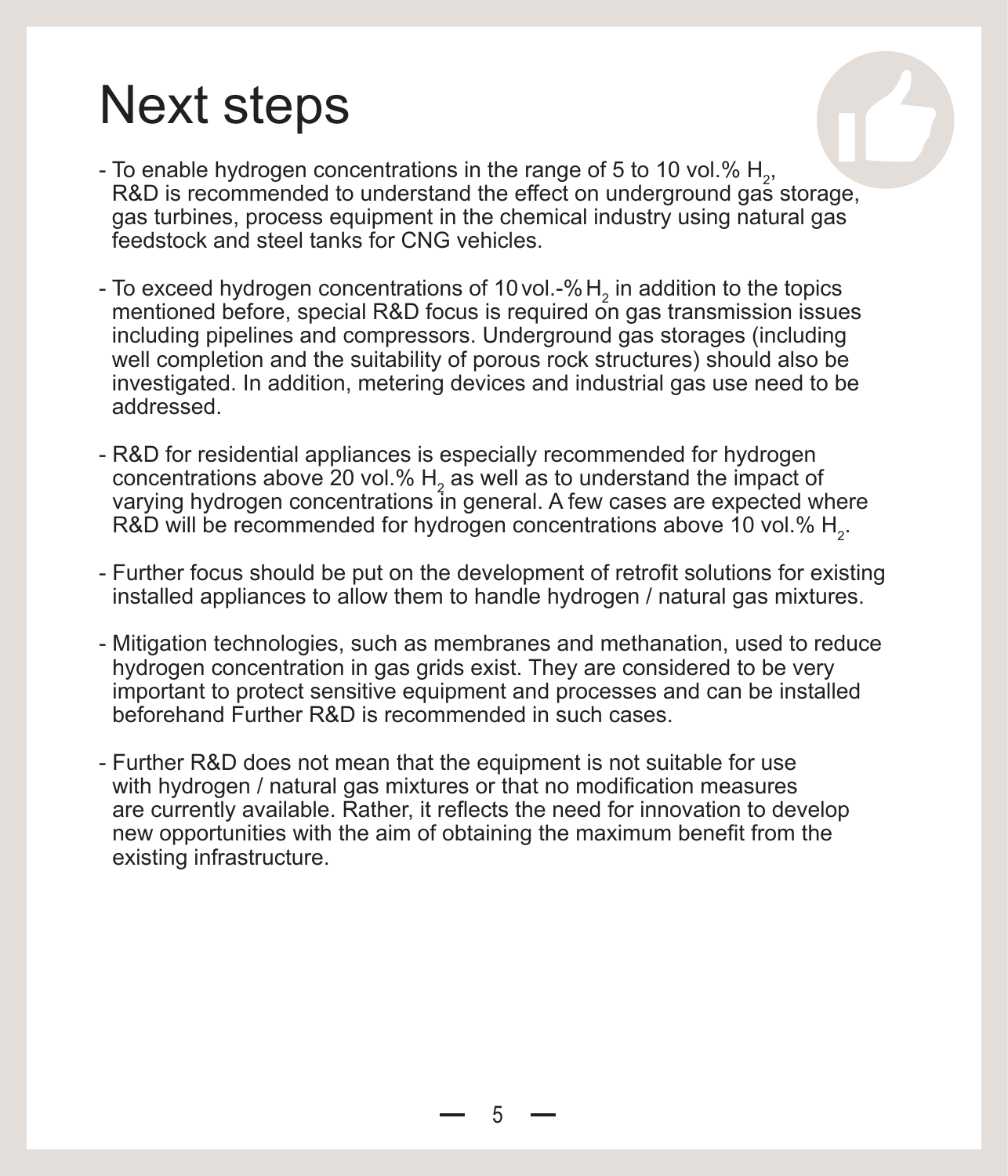## Additional Explanation

- Equipment in the gas infrastructure, underground gas storages and end use are diverse and have different life/usage times Nevertheless, all equipment needs to be renewed at the end of its useful economic life.

This is a continuous process that naturally offers the opportunity to install optimised and more future-proof equipment. Hence renewal cycles should be used to increase the tolerance of the gas infrastructure and end uses to higher hydrogen concentrations.

- For many current installed end-use applications, the presence of hydrogen in natural gas is a relatively new topic. Given the wide variety of end-uses across all sectors (residential, commercial, industry, power generation and mobility), R&D activities are required to investigate the impact of higher levels of hydrogen and to develop technology solutions for "hydrogen readiness". The aim is to maintain highest levels of performance in terms of efficiency, fitness for purpose, flexibility and low-pollutant emissions that these appliances and applications have achieved over the last decades.
- Sensitive end use equipment could require the use of digital reproduction systems, local gas quality measurement and appropriate control technology.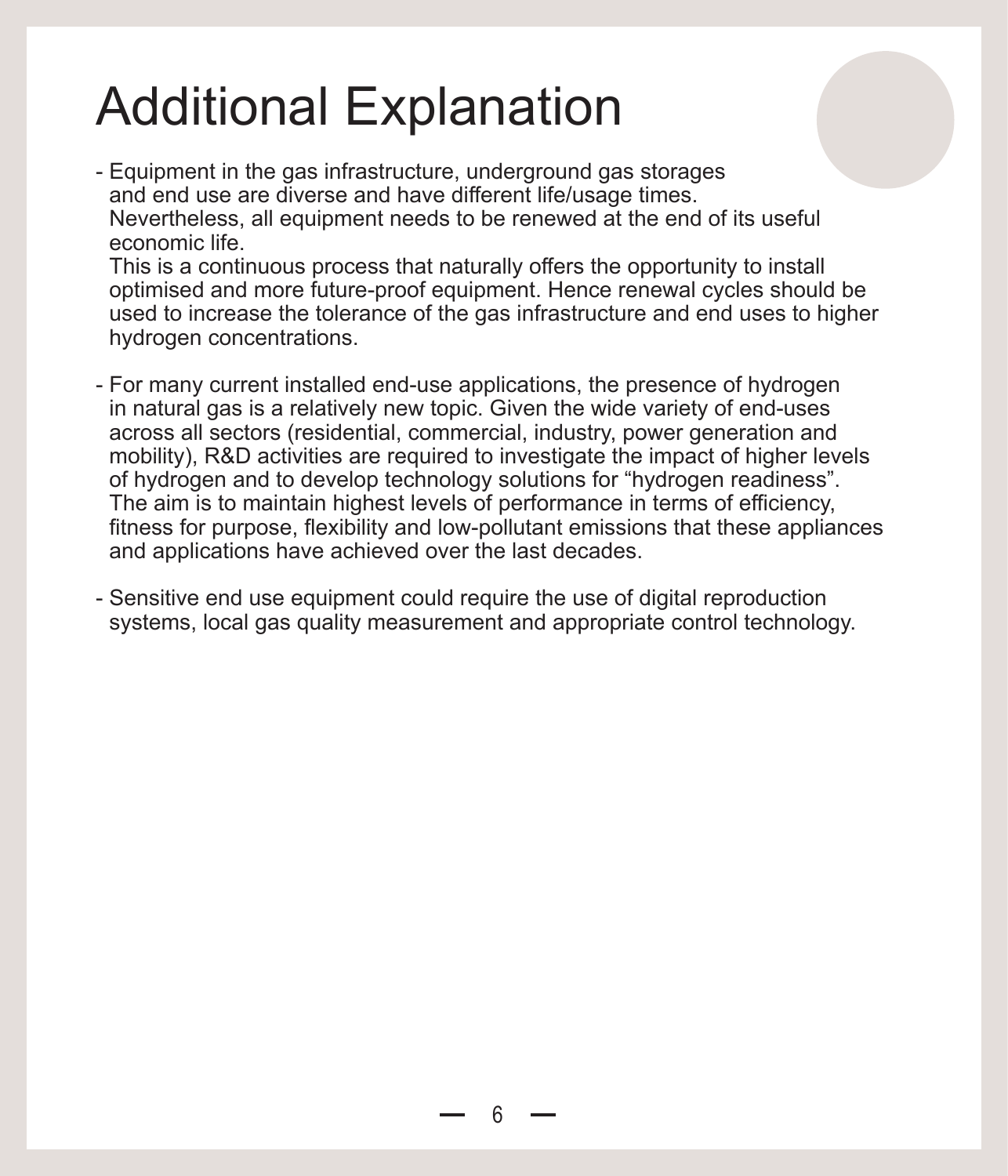## References

The assessment is based on public and non-public information [R&D projects, Codes & Standards as well as manufacturer and MARCOGAZ](#page-8-0)  member expertise. Due to the large number of references, these are summarised in a list below.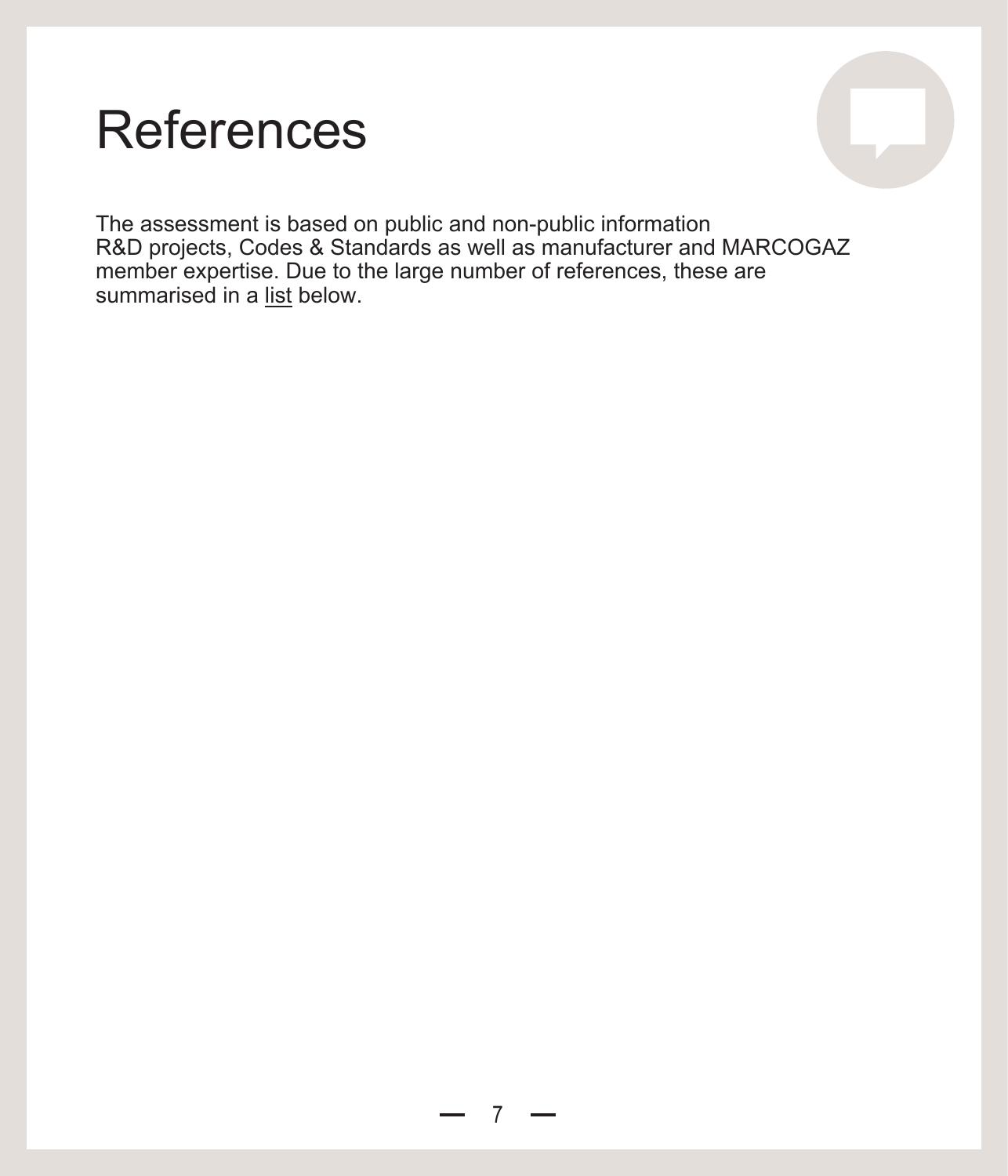### **Contact**

#### **MARCOGAZ**

Rue Belliard, 40 1040 Brussels Belgium

phone: +32 2 786 30 74 **www.marcogaz.org**

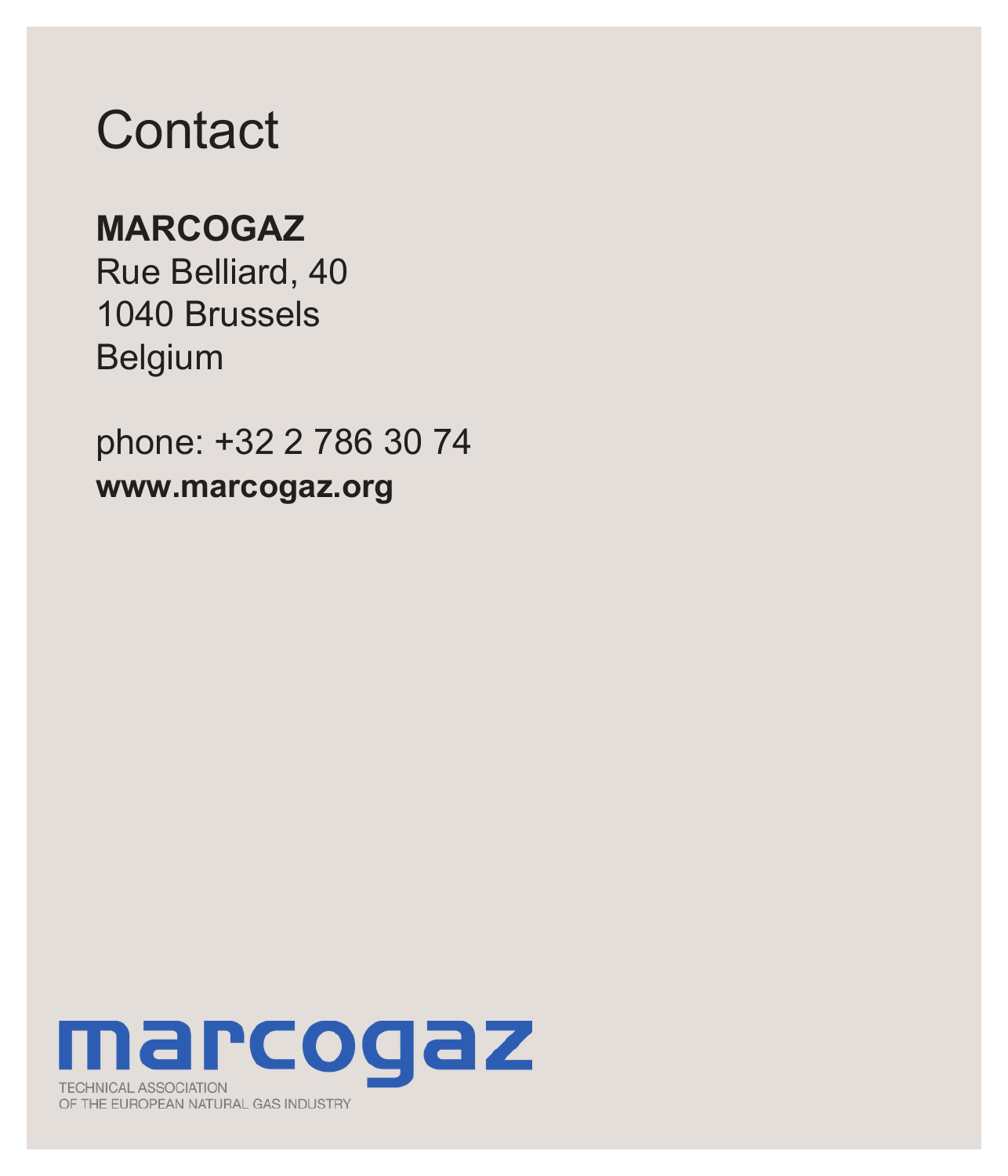<span id="page-8-0"></span>

#### **List of references**

|        | Reference                                                                                                                                                                                                                                                                           | <b>Accessibility</b>                       | <b>Source Type</b> |           |
|--------|-------------------------------------------------------------------------------------------------------------------------------------------------------------------------------------------------------------------------------------------------------------------------------------|--------------------------------------------|--------------------|-----------|
|        | [1] Feedback from valve manufacturer.                                                                                                                                                                                                                                               | Non-public                                 | Communication      | <b>DE</b> |
| $[2]$  | Bütler, T. et al: Vehicle investigation on Hydrogen/Compressed Natural Gas mixtures (HCNG, 2 Vol.% H2). Empa,<br>Automotive Powertrain Technologies Laboratory, 2015.                                                                                                               | Public (Free available)                    | Paper              | EN        |
| $[3]$  | Nony, F.; Mazabraud, P.; Foulc, M.P.; Thomas, C.; Pocachard, J.; Morel, B.; D. Alincant, D. (CEA): Report on the<br>effect of H2 on polymers - Effect on the ageing of PE discs. NATURALHY, 2008.                                                                                   | Non-public                                 | Report             | <b>EN</b> |
|        | [4] Nony, F. (CEA): Study of hydrogen ageing of ductile PVC pipes. NATURALHY, Januar 2010.                                                                                                                                                                                          | Non-public                                 | Report             | <b>EN</b> |
| [5]    | CeH4 technologies GmbH: Persönliche Kommunikation, September 2017.                                                                                                                                                                                                                  | Non-public                                 | Communication      | <b>DE</b> |
|        | [6] Feedback CEOCOR.                                                                                                                                                                                                                                                                | Information by<br>MARCOGAZ partners        | Communication      | EN        |
| $[7]$  | Chen, Y. et al: Emissions of automobiles fueled with alternative fuels based on engine technology: A review. School<br>of Automobile, Changán University China, 2018.                                                                                                               | Public (Free available)                    | Paper              | EN        |
| [8]    | ckd-dichtungstechnik. [Online] 12. 09 2018. http://www.ckd-<br>dichtungstechnik.de/download/medienbestaendigkeit.pdf.                                                                                                                                                               | Public (Free available)                    |                    | DE        |
|        | Müller-Syring, G.; Henel, M. (DBI GUT); Köppel, W. (EBI); Mlaker, H. (E.ON); Sterner, M. (IWES); Höcher, T. (VNG):<br>[9] Entwicklung von modularen Konzepten zur Erzeugung, Speicherung und Einspeisung von Wasserstoff und Methan<br>ins Erdgasnetz. DVGW, Bonn, 2012.            | Public (Free available)                    | Report             | <b>DE</b> |
| $[10]$ | Müller-Syring, G.; Henel, M. (DBI GUT): Wasserstofftoleranz der Erdgasinfrastruktur inklusive aller assoziierten<br>Anlagen. DVGW, Bonn, Februar 2014.                                                                                                                              | <b>Public (Free available)</b>             | Report             | <b>DE</b> |
|        | Krause, H.; Werschy, M.; Franke, S. (DBI); Giese, A.; Benthin, J. (GWI); Dörr, H. (EBI): Untersuchung der<br>[11] Auswirkungen von Gasbeschaffenheitsänderungen auf industrielle und gewerbliche Anwendungen. DVGW, Bonn,<br>April 2014.                                            | Public (Free available)                    | Report             | <b>DE</b> |
|        | Krause, H. (DBI GUT); Giese, A. (GWI); Dörr, H. (EBI); Brückner, H.J. (INNOFACT): Hauptstudie zur Analyse der<br>[12] volkswirtschaftlichen Auswirkungen von Gasbeschaffenheitsschwankungen au die Sektoren des Gasverbrauchs<br>und deren Kompensation. DVGW, Bonn, November 2016. | Public (Free available)                    | Report             | <b>DE</b> |
|        | [13] DBI expert knowledge from unpublished industry projects                                                                                                                                                                                                                        | Non-public                                 | Expertise          | <b>DE</b> |
|        | [14] Iskov, H: Field test of hydrogen in the natural gas grid. Dansk Gasteknisk Center (DGC), Hørsholm, 2010.                                                                                                                                                                       | Public (Free available)                    | Report             | EN        |
|        | [15] DGC input component overview                                                                                                                                                                                                                                                   | Information by<br><b>MARCOGAZ partners</b> |                    | EN        |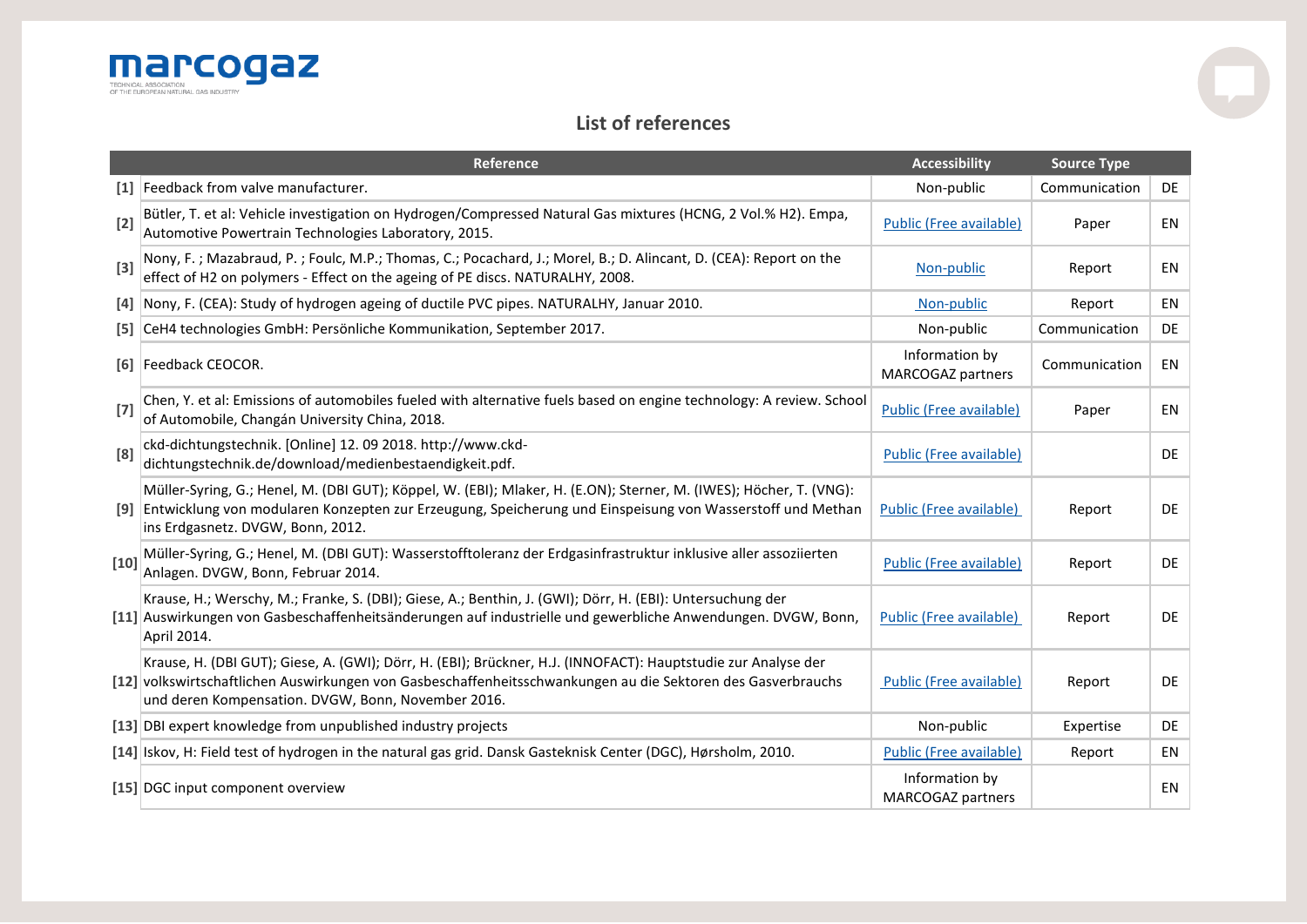

|        | Reference                                                                                                                                                                                                                                                         | <b>Accessibility</b>                       | <b>Source Type</b>    |           |
|--------|-------------------------------------------------------------------------------------------------------------------------------------------------------------------------------------------------------------------------------------------------------------------|--------------------------------------------|-----------------------|-----------|
| $[16]$ | European Committee for Standardization (CEN): Gas-fired heating boilers - Part 1: General requirements and tests.<br>EN 15502-1:2015-06, June 2015.                                                                                                               | <b>Public (Purchasable)</b>                | Technical<br>standard | <b>EN</b> |
|        | European Committee for Standardization (CEN): Gas-fired heating boilers - Part 2-1: Specific standard for type C<br>[17] appliances and type B2, B3 and B5 appliances of a nominal heat input not exceeding 1 000 kW. EN 15502-2-<br>1+A1:2016-12, December 2016. | <b>Public (Purchasable)</b>                | Technical<br>standard | <b>EN</b> |
| [18]   | Deutscher Verein des Gas- und Wasserfaches (DVGW): Gasbeschaffenheit. Technische Regel - Arbeitsblatt G 260,<br>Januar 2000.                                                                                                                                      | <b>Public (Purchasable)</b>                | Technical<br>standard | <b>DE</b> |
|        | Schley, P.; Wolf, D. (E.ON Technologies); Henel, M.; Schreck, H.; Müller-Syring, G. (DBI GUT); Fiebig, C.; Span, R.<br>[19] (RUB): Einfluss von Wasserstoff auf die Energiemessung und Abrechnung. DVGW-Forschungsprojekt G 3-02-12,<br>2014.                     | Public (Free available)                    | Report                | <b>DE</b> |
|        | [20] European Industrial Gases Association (EIGA): Hydrogen Pipeline Systems. IGC Doc 121/14, 2014.                                                                                                                                                               | Public (Free available)                    | Report                | EN        |
|        | [21] Eßbach, R.; Müller-Syring, G.: Effect of H2 on the materials for inner grids (task 3.4), NaturalHy, January 2009                                                                                                                                             | Non-public                                 | Report                | EN        |
|        | [22] Eustream_component_overview_181017_vs_1                                                                                                                                                                                                                      | Information by<br><b>MARCOGAZ partners</b> |                       | EN        |
|        | [23] Gestock Entrepose: Stockage souterrain de gaz naturel de Wuustwezel (Loenhout); April 2019                                                                                                                                                                   | Information by<br><b>MARCOGAZ partners</b> | Report                | FR.       |
|        | [24] FRAZER-NASH Consultancy: Appraisal of Domestic Hydrogen Appliances, Februar 2018                                                                                                                                                                             | <b>Public (Free available)</b>             | Report                | <b>EN</b> |
|        | [25] Gasunie: VA-180558-rev1-position-paper-H2-pipelines                                                                                                                                                                                                          | Information by<br>MARCOGAZ partners        |                       | EN        |
| $[26]$ | Leicher, J., Nowakowski, T, Giese, A., Görner, K.: Hydrogen in natural gas: how does it affect industrial end users?,<br>World Gas Conférence2018, June 2018                                                                                                      | Public (Free available)                    | Report                | EN        |
| $[27]$ | Scholten, K. (GWI), Dörr, H. (EBI) und Werschy, M. (DBI): Mögliche Beeinflussung von Bauteilen der Gasinstallation<br>durch Wasserstoffanteile im Erdgas unter Berücksichtigung der TRGI. DVGW, Bonn, Februar 2018.                                               | <b>Public (Purchasable)</b>                | Report                | DE.       |
| $[28]$ | Hermkens, R. J. M.; Colmer, H.; Ophoff, H.A.: Modern PE Pipe Enable the Transport of Hydrogen, Proceedings of<br>the 19th Plastic Pipe Conference, September 2018                                                                                                 | Public (Free available)                    | Paper                 | <b>EN</b> |
| $[29]$ | van den Noort, A.; Joeroen Dirven, G.; Müller-Syring, G.: Engineering guidelines - For the preparation of natural gas<br>systems for hydrogen/NG mixtures, HyReady, Juli 2018                                                                                     | Non-public                                 | Paper                 | EN        |
| $[30]$ | Joos, F.: Technische Verbrennung - Verbrennungstechnik, Verbrennungsmodellierung, Emissionen. Springer-<br>Verlag, Berlin, 2007.                                                                                                                                  | <b>Public (Purchasable)</b>                | <b>Book</b>           | <b>DE</b> |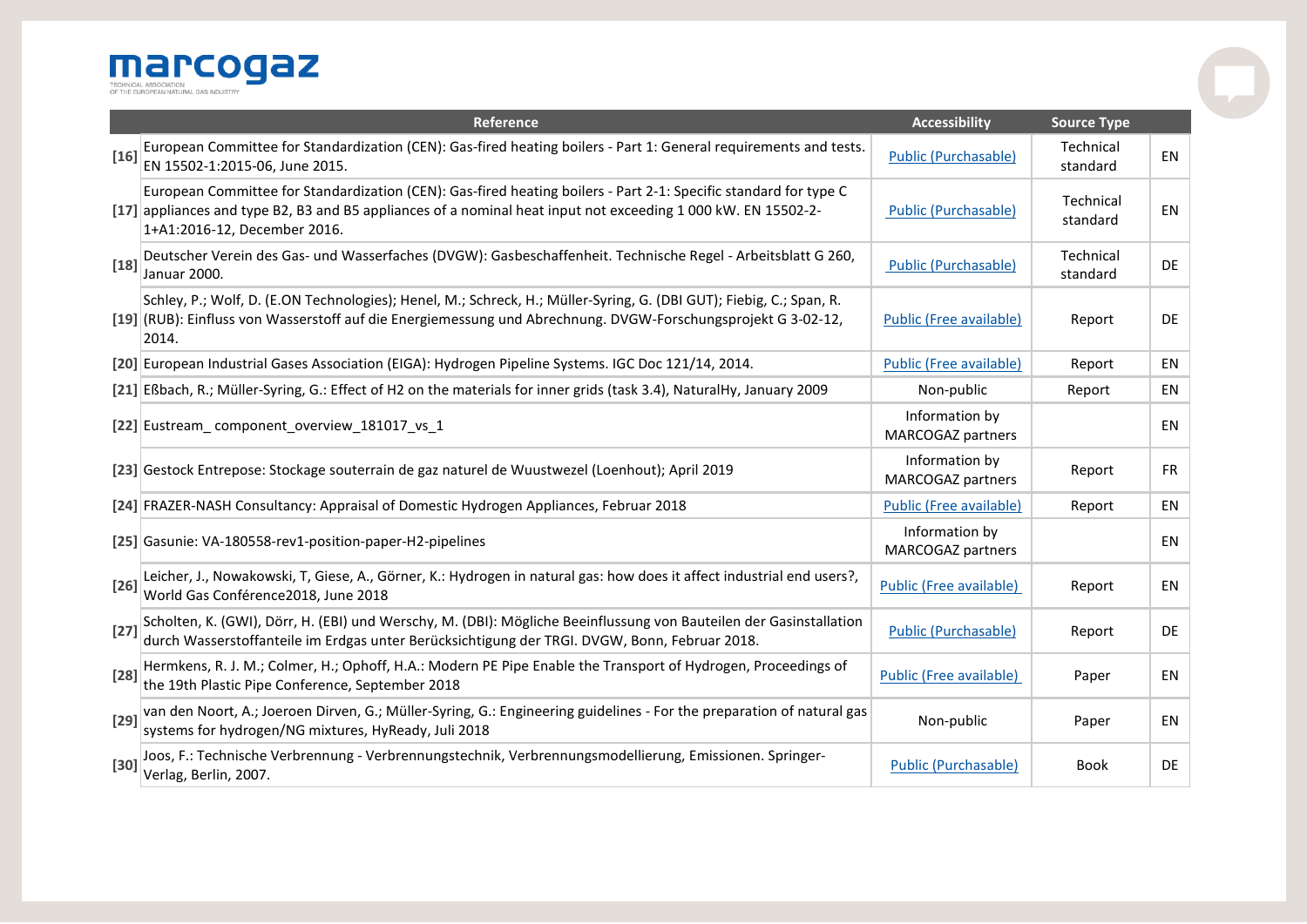

|        | <b>Reference</b>                                                                                                                                                                                | <b>Accessibility</b>                       | <b>Source Type</b> |           |
|--------|-------------------------------------------------------------------------------------------------------------------------------------------------------------------------------------------------|--------------------------------------------|--------------------|-----------|
| $[31]$ | Korb, B. et al.: Influence of hydrogen addition on the operating range, emissions and efficiency in lean burn natural<br>gas engines at high specific loads. Tokyo: s.n., 2015.                 | <b>Public (Purchasable)</b>                | Paper              | <b>EN</b> |
|        | [32] Linke, G.: Hydrogen integration in natural gas grids, Brussels 2018.                                                                                                                       | Public (Free available)                    | Presentation       | <b>EN</b> |
| $[33]$ | Jentzsch, M. F.; Büttner, S.: Dezentrale Umsetzung der Energie- und Verkehrswende mit Wasserstoffsystemen auf<br>Kläranlagen, gwf-gas 6/2019, 2019                                              | Public (Free available)                    | Paper              | DE        |
|        | [34] MARCOGAZ: 18-03-28 MARCOGAZ- injection of H2 EASEE-gas GMOM Budapest 2018                                                                                                                  | Public (EASEE-gas<br>website)              |                    | EN        |
|        | [35] MARCOGAZ: WG_STO-160-Hydrogen - WG Storage input for TF Hydrogen                                                                                                                           | Information by<br><b>MARCOGAZ partners</b> |                    | EN        |
|        | [36] MARCOGAZ: UTIL-GQ-17-29-Impact of hydrogen in natural gas on end-use applications                                                                                                          | <b>Public (Free available)</b>             | Paper              | EN        |
|        | [37] MARCOGAZ: WG_DIS-135-Renewable gases_WG distribution                                                                                                                                       | Information by<br>MARCOGAZ experts         |                    | EN        |
|        | [38] MARCOGAZ: WG_GM-126-GI-GM-17-43_working document_non conventional gases                                                                                                                    | Public (EC website)                        |                    | EN        |
|        | [39] MARCOGAZ: WG TP-147-Preliminary report on H2 - Transmission                                                                                                                                | Information by<br><b>MARCOGAZ</b> experts  |                    | EN        |
|        | [40] MARCOGAZ: WG-STO-16-08-Injection of hydrogen/natural gas admixtures in Underground Gas Storage (UGS)                                                                                       | <b>Public (Free available)</b>             | Paper              | ΕN        |
|        | [41] MARCOGAZ: TF_H2-341-GASUNIE-Memo on Hydrogen and pig trap installations---VA-190168-H2-pig                                                                                                 | Information by<br>MARCOGAZ partners        | Communication      | <b>EN</b> |
|        | [42] MEDENUS Gas-Druckregeltechnik GmbH: Persönliche Kommunikation, September 2017.                                                                                                             | Non-public                                 | Communication      | DE.       |
| $[43]$ | Mischner, J.: Netzplanerische Aspekte der Wasserstoffeinspeisung in Erdgasnetze. Präsentation, DVGW-<br>Jahrestagung, 2013.                                                                     | <b>Public (Purchasable)</b>                | Presentation       | DE        |
| [44]   | Mischner, J.; Fasold, H.-G.; Heymer, J.: gas2energy.net - Systemplanerische Grundlagen der Gasversorgung.<br>Deutscher Industrieverlag GmbH, 2015.                                              | <b>Public (Purchasable)</b>                | <b>Book</b>        | <b>DE</b> |
|        | [45] EU Project NATURALHY, Reliability of domestic gas meters, 2009.                                                                                                                            | Non-public                                 | Report             | EN        |
| $[46]$ | Nitzsche, J.: Auswirkungen von Wasserstoff auf die Emissionen von Erdgas-BHKW vor dem Hintergrund der TA-Luft<br>Novellierung. Freiberg, DBI Gastechnologisches Institut gGmbH, Freiberg, 2017. | <b>Public (Free available)</b>             | Report             | DE        |
| $[47]$ | Pasini, S.: Fusina: Achieving low NOx from hydrogen combined-cycle power, POWER ENGINEERING<br><b>INTERNATIONAL, Januar 2010</b>                                                                | <b>Public (Free available)</b>             | Paper              | EN        |
|        | [48] Pietro Fiorentini S.p.a.: Persönliche Kommunikation, September 2017.                                                                                                                       | Non-public                                 | Communication      | DE        |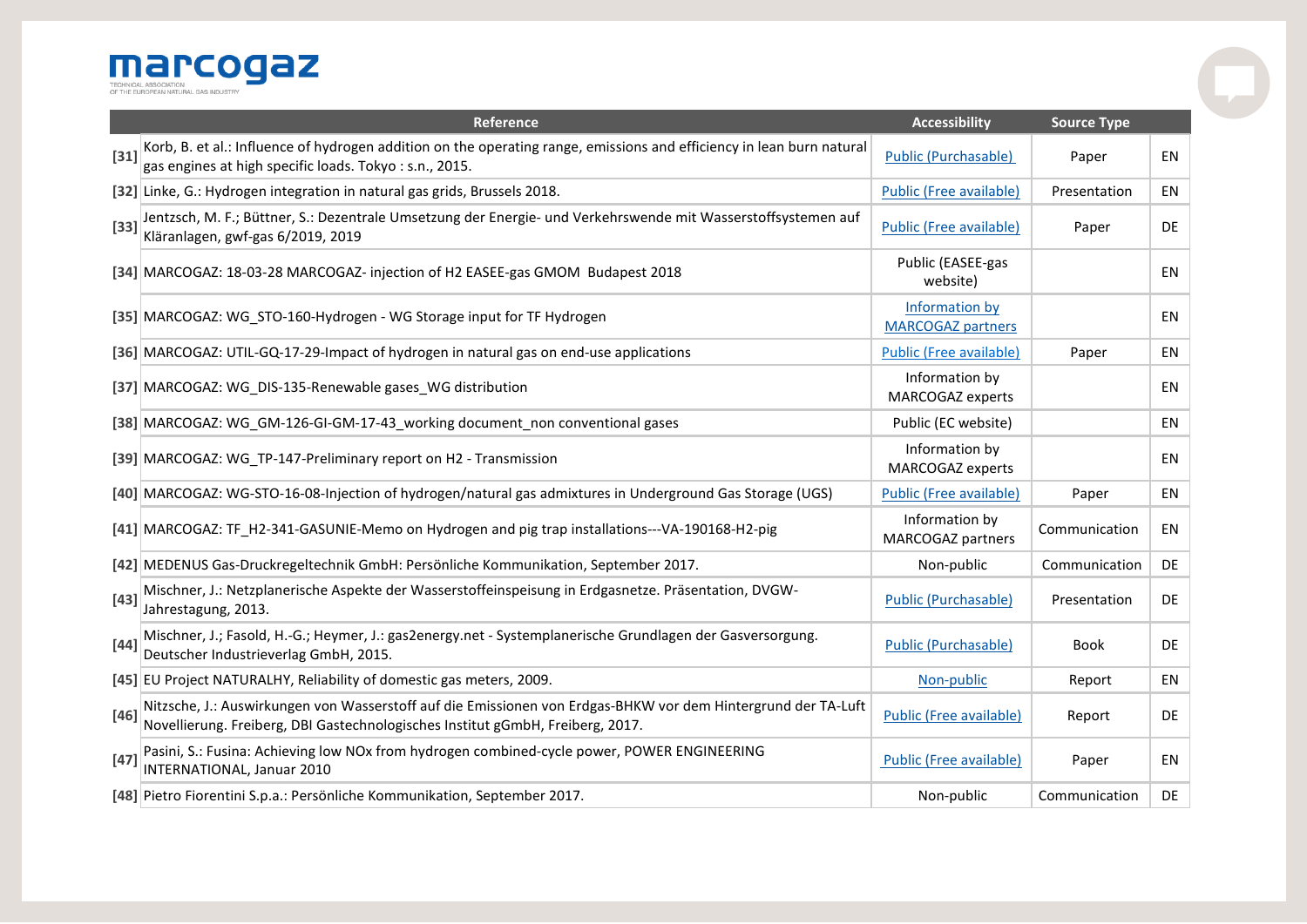**MAPCOGE Z** 

|        | <b>Reference</b>                                                                                                                                                                                                                                            | <b>Accessibility</b>                | <b>Source Type</b>    |           |
|--------|-------------------------------------------------------------------------------------------------------------------------------------------------------------------------------------------------------------------------------------------------------------|-------------------------------------|-----------------------|-----------|
| $[49]$ | Pietsch, P.: Einfluss von Wasserstoffanteilen im Erdgas auf Bauteile der Gasinstallation. DBI-Gastechnologisches<br>Institut gGmbH, Freiberg, 2017.                                                                                                         | <b>Public (Free available)</b>      | Report                | <b>DE</b> |
|        | [50] Underground Sun.Storage: Publizierter Endbericht, Oktober 2017.                                                                                                                                                                                        | Public (Free available)             | Report                | <b>DE</b> |
| $[51]$ | Schütz, S.; König, J.; Glandien, J. (DBI); Weßing, W.; Gollanek, S. (E.ON): Permeationsuntersuchungen an<br>Kunststoffrohren. gwf Gas+Energie 9/2017                                                                                                        | <b>Public (Purchasable)</b>         | Paper                 | <b>DE</b> |
|        | [52] SNAM: Gas Turbine World Marzo Aprile 2018 - Gas Turbines runs on 30 per cent hydrogen                                                                                                                                                                  | Information by<br>MARCOGAZ experts  | Paper                 | EN        |
|        | [53] SNAM: component_overview_181017 REV Snam                                                                                                                                                                                                               | Information by<br>MARCOGAZ experts  |                       | EN        |
| $[54]$ |                                                                                                                                                                                                                                                             | Information by<br>MARCOGAZ partners | Communication         | EN        |
|        | Staffell, I.; Scamman, D.; Velazquez Abad, A.; Balcombe, P.; Dodds, P. E.; Ekins, P.; Shah, N.; Ward, K.R.: The role of<br>[55] hydrogen and fuel cells in the global energy system, The Royal Society of Chemistry Energy & Environmental<br>Science, 2019 | <b>Public (Free available)</b>      | Report                | EN        |
| $[56]$ | Steiner, K.; Wolf, D.; Mozgovoy, A.; Vieth, D.: Einfluss von Wasserstoff auf die Hochdruckfehlerkurve von<br>Erdgaszählern. gwf-Gas, Mai 2013.                                                                                                              | <b>Public (Purchasable)</b>         | Paper                 | <b>DE</b> |
| $[57]$ | Wortel, H. v.; Gomes, M.; Demofonti, G.; Capelle, J.; Alliat, I.; Chatzidouros, E.: Durability of Steels for Transmission<br>Pipes with Hydrogen, NATURALHY report, WP-3, report No. R0096 WP3-C-0, deliverable D32, 2009.                                  | Non-public                          | Report                | EN        |
| $[58]$ | Eichhorn, A.; Rehmer, K.-P.: Roadmapstudie Wasserstoffkaverne - Lokation Bad Lauchstädt, UGS GmbH, Dezember<br>2014.                                                                                                                                        | Non-public                          | Report                | <b>DE</b> |
| $[59]$ | de Vries, H. Mokhov, A.; Levinsky, H.: The impact of natural gas/hydrogen mixtures on the performance of end-use<br>equipment: Interchangeability analysis for domestic appliances. V 208, 2017, Bd. Applied Energy, 2017.                                  | <b>Public (Purchasable)</b>         | Paper                 | EN        |
|        | H. Krause, M. Werschy, A. Giese, J. Leicher, H. Dörr: "Untersuchungen der Auswirkungen von<br>[60] Gasbeschaffenheitsänderungen auf industrielle und gewerbliche Anwendungen", Phase II, 14.12.2018, DVGW-<br>Förderkennzeichen G2/01606                    | Public (Purchasable)                | Presentation          | <b>DE</b> |
| [61]   | European Committee for Standardization (CEN/TC): Domestic cooking appliances burning gas. Safety. General, EN<br>30-1-1:2008+A3:2013-06, June 2013                                                                                                          | <b>Public (Purchasable)</b>         | Technical<br>Standard | <b>EN</b> |
| $[62]$ | Boivnet, Xavier: A Dunkerque, GRHYD injecte 20% d'hydrogène dans le réseau de gaz naturel, 12.06.2019,<br>Industries et Technologies                                                                                                                        | <b>Public (Free available)</b>      | Paper                 | FR.       |